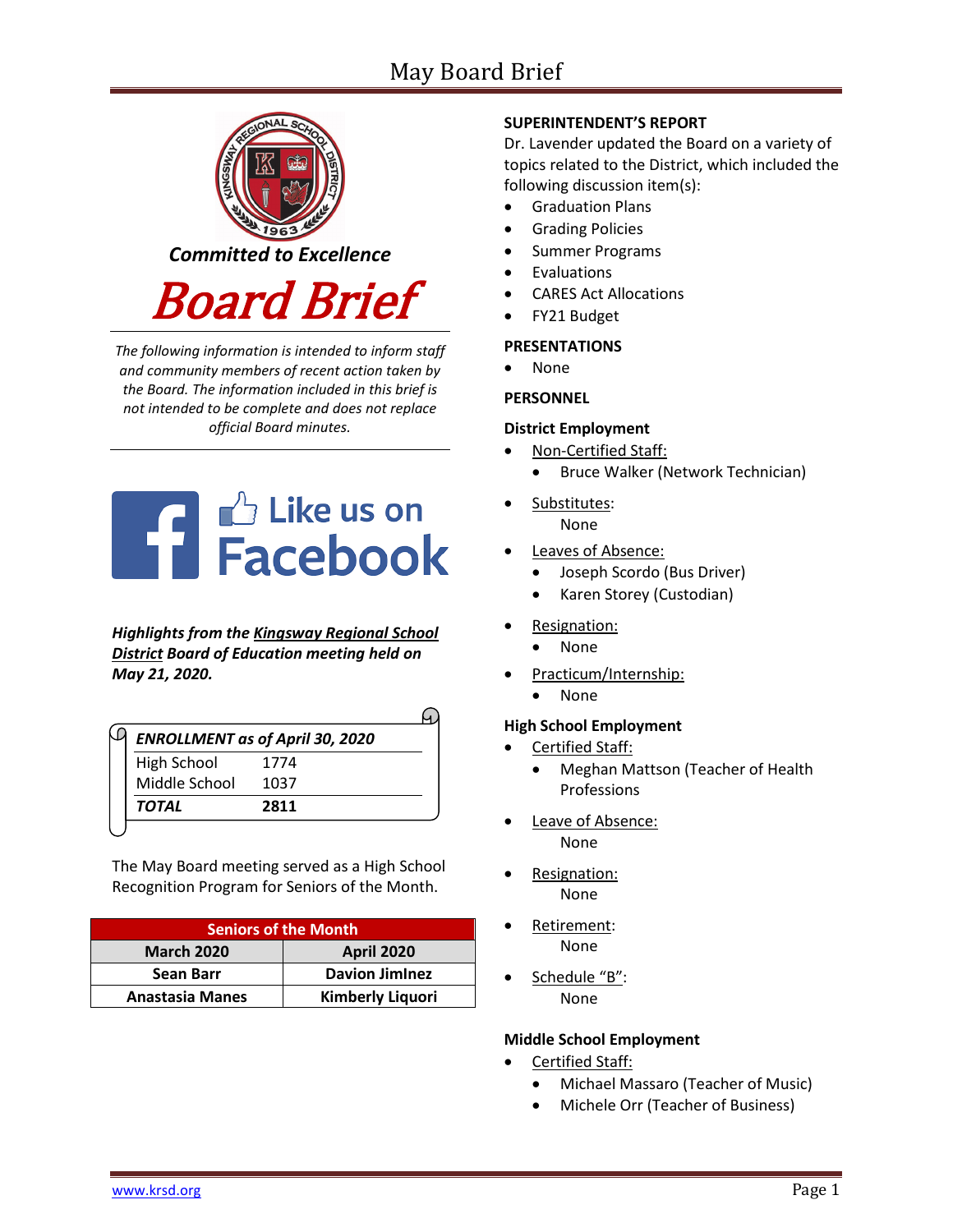- Leaves of Absence:
	- Robert Cressman (Teacher of Math)
	- Kathryn Harmon-White (Teacher of Special Education)
	- Susan McGowan (Paraprofessional)
- Resignation: None
- Retirement: None
- Schedule "B": None

**FUNDRAISERS**

None

**FIELD/ TRIPS/ASSEMBLIES** None

**RESEARCH PROJECTS**

None

# **[POLICY](http://www.straussesmay.com/seportal/Public/DistrictPolicyTOC.aspx?id=f0cc945ef3894b8d9ad5f87d948ca425&PolicyID=)**

The Board recommended the following for **FIRST** reading for revisions and/or adoption.

• None

The Board recommended the following for **SECOND** reading for revisions and/or adoption.

• None

## **PROGRAMS**

The Board approved the following programs:

• None

# **AWARDS AND SCHOLARSHIPS**

The Board approved the following awards and scholarships:

• None

## **FOREIGN EXCHANGE STUDENTS**

• None

# **OUT OF DISTRICT PLACEMENT**

• None

## **EMERGENCY DRILLS/CALLS**

| School/Date Time |    | <b>Drill</b> |
|------------------|----|--------------|
| None             | -- | --           |

#### **BUSINESS, FACILITIES & FINANCE**

- **The Board approved the Board Secretary's Report and Bill List.**
- **Receipt and Acceptance of Student Activity and Athletic Account Financial Reports.**  The Board accepted the Student Activity and Athletic Account Financial Reports for periods ending March 31, 2020; April 30, 2019.
- **Sharing of Buses Agreement.** The Board approved an agreement with Clearview Regional School District for Borrowing of Buses and Sharing Drivers for the 2020- 2021 School Year.
- **Cooperative Transportation Services**. The Board approved the Cooperative Transportation Services Agreement with Gloucester County Special Services School District for the 2020-2021 School Year.
- **Adoption of Substitute Employment Rates.**  The Board approved the adoption of the substitute employment rates.
- **Tax Payment Schedule of 2020-2021**. The Board approved the tax payment schedule for 2020-2021.
- **Appointment of Representatives Requesting Federal and State Funds**. The Board designated the Superintendent and Business Administrator as the Board's agents to request state and federal funds.
- **Appointment of Board Officials.** The Board appointed the Board Officials for July 1, 2020 through June 30, 2021.
- **Appointment of Professionals.** The Board approved professionals for July 1, 2020 through June 30, 2021.
- **Appointment of Health Care Professionals.** The Board approved the appointed health care professionals for July 1, 2020 through June 30, 2021.